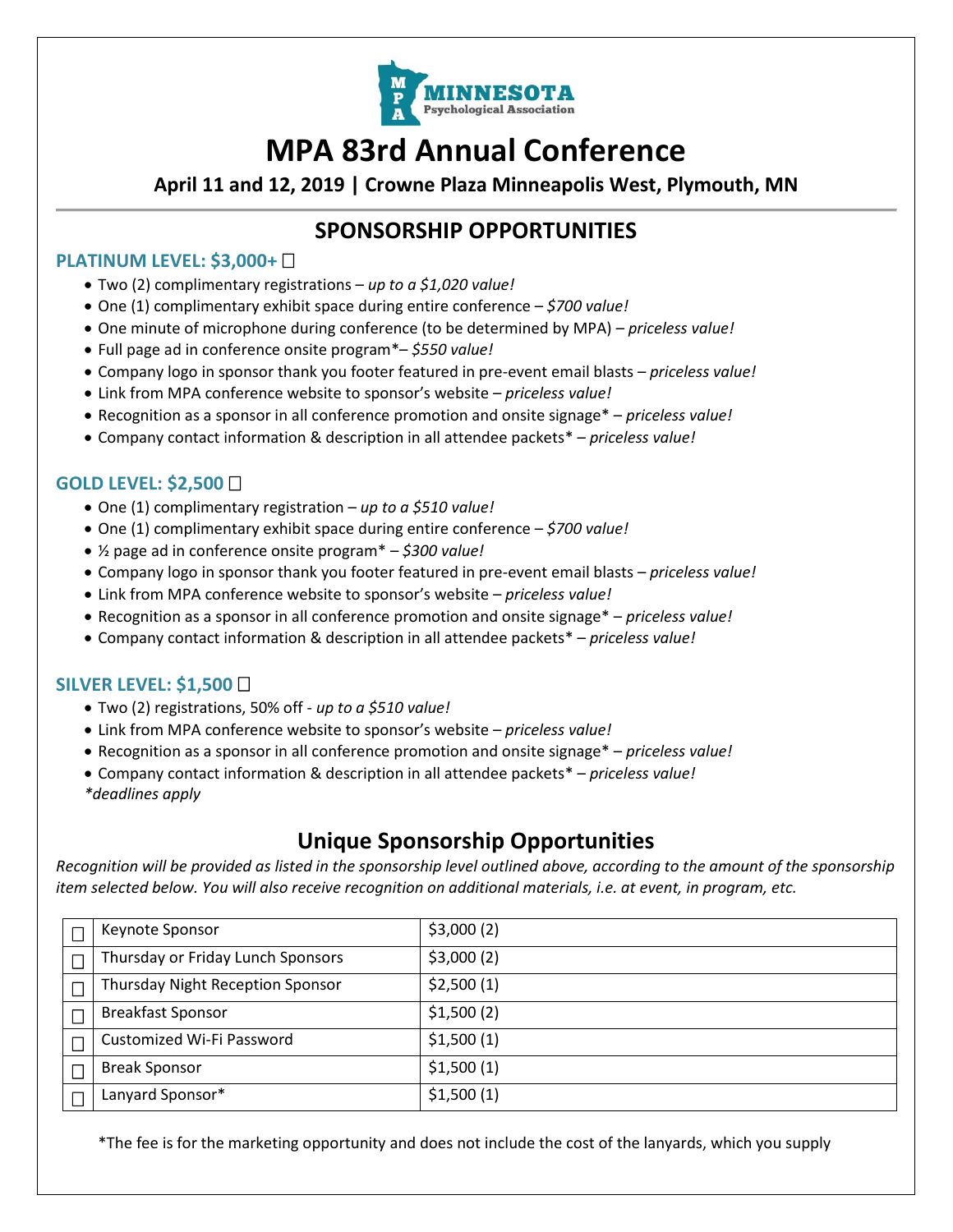| <b>ADVERTISING OPPORTUNITIES</b>                                                                                                                                                                                                                                                                         |                                      |  |  |  |  |
|----------------------------------------------------------------------------------------------------------------------------------------------------------------------------------------------------------------------------------------------------------------------------------------------------------|--------------------------------------|--|--|--|--|
| Place your ad in the Conference program that is distributed to over 250 attendees onsite as well as to hundreds more via<br>email distribution and website exposure! The Conference program gets referenced several times throughout each day<br>and continues to be referenced after the event is over. |                                      |  |  |  |  |
| $\Box$ Full Size Ad: \$550                                                                                                                                                                                                                                                                               | $\Box$ Half Size Ad: \$300           |  |  |  |  |
| PREMIUM PLACEMENT OPPORTUNITY! This is available on a first-come, first-serve basis.                                                                                                                                                                                                                     |                                      |  |  |  |  |
| $\Box$ Full Page Inside Front Cover: \$650                                                                                                                                                                                                                                                               | □ Full Page Inside Back Cover: \$650 |  |  |  |  |
| NOTE: Ads will be reviewed by the MPA Conference Committee prior to placement. The Committee reserves the right to<br>refuse any ad if it is not deemed fit to MPA's values and core purpose.                                                                                                            |                                      |  |  |  |  |
| <b>SPONSOR INFORMATION</b>                                                                                                                                                                                                                                                                               |                                      |  |  |  |  |
| Company Name: 1988 Company Name: 1988 Company Name: 1988 Company Name: 1988 Company Name: 1988 Company Name: 1988 Company Name: 1988 Company Name: 1988 Company Name: 1988 Company October 2008 Company October 2008 Company O                                                                           |                                      |  |  |  |  |
|                                                                                                                                                                                                                                                                                                          |                                      |  |  |  |  |
|                                                                                                                                                                                                                                                                                                          |                                      |  |  |  |  |
|                                                                                                                                                                                                                                                                                                          |                                      |  |  |  |  |
|                                                                                                                                                                                                                                                                                                          |                                      |  |  |  |  |
|                                                                                                                                                                                                                                                                                                          |                                      |  |  |  |  |
| Company Description (for attendee packets): National Assembly of the company of the company of the company of                                                                                                                                                                                            |                                      |  |  |  |  |
|                                                                                                                                                                                                                                                                                                          |                                      |  |  |  |  |
|                                                                                                                                                                                                                                                                                                          |                                      |  |  |  |  |
|                                                                                                                                                                                                                                                                                                          |                                      |  |  |  |  |
| <b>PAYMENT INFORMATION</b>                                                                                                                                                                                                                                                                               |                                      |  |  |  |  |
| Amount Due: \$                                                                                                                                                                                                                                                                                           |                                      |  |  |  |  |
| □ Visa □ MasterCard □ American Express □ Check # (made payable to MPA)                                                                                                                                                                                                                                   |                                      |  |  |  |  |
|                                                                                                                                                                                                                                                                                                          |                                      |  |  |  |  |
|                                                                                                                                                                                                                                                                                                          |                                      |  |  |  |  |
| Return this completed form along with complete payment to:<br>MPA Office, 4248 Park Glen Road, Minneapolis, MN 55416<br>Fax: (952) 929-1318   Email: katie.benson@mnpsych.org Questions? Please call Katie at (952) 928-4657                                                                             |                                      |  |  |  |  |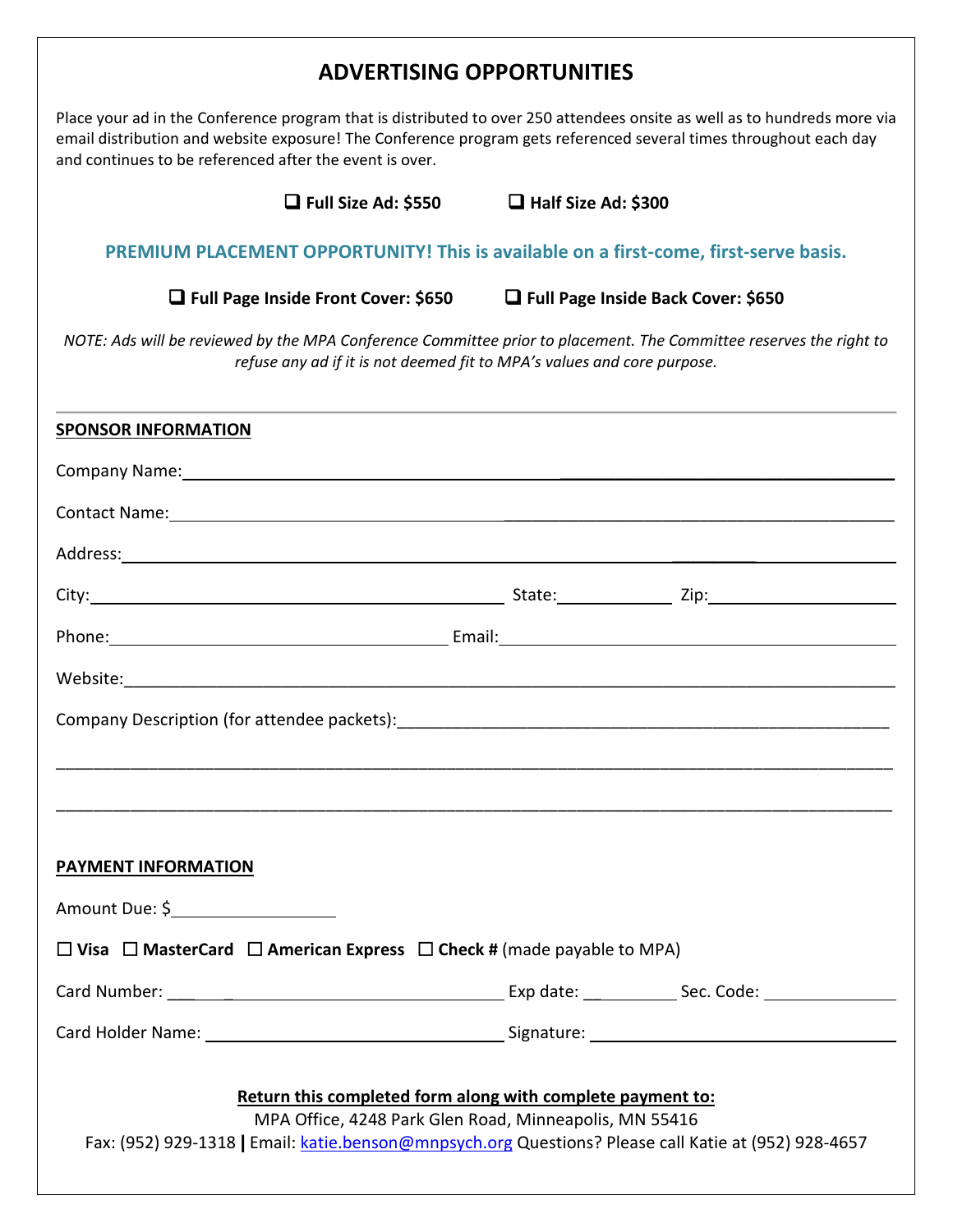## **EXHIBIT OPPORTUNITIES**

The Minnesota Psychological Association invites you to join us as an exhibitor at the 83rd MPA Annual Conference! Exhibitors receive several dedicated opportunities to network with attendees over the course of our two-day event.

Benefits of exhibiting include:

- -One (1) 5' draped table
- -Two chairs
- -Company listing on the conference website
- -Company listing in conference onsite program
- -One (1) exhibit staff (additional \$100 each)
- -Includes access to all meals and breaks
- -Company contact information and description in all attendee packets
- -Listing on attendee PINGO card

One and two day opportunities are available, see pricing on page four. Assignment of exhibit space will be made according to the date and time the MPA received the application. Exhibitors will not receive CE credit unless they are registered as a conference attendee.



Returning this year…PINGO! Psychology BINGO!

It was SUCH a hit last year so we're bringing it back! Conference attendees will be given a PINGO card upon check in with every exhibitor's name on it. This is an opportunity for attendees to visit every exhibitor and an opportunity for you to engage them in conversation!

**Deadline for exhibit applications is March 28. Complete your application early and reserve your space today!**